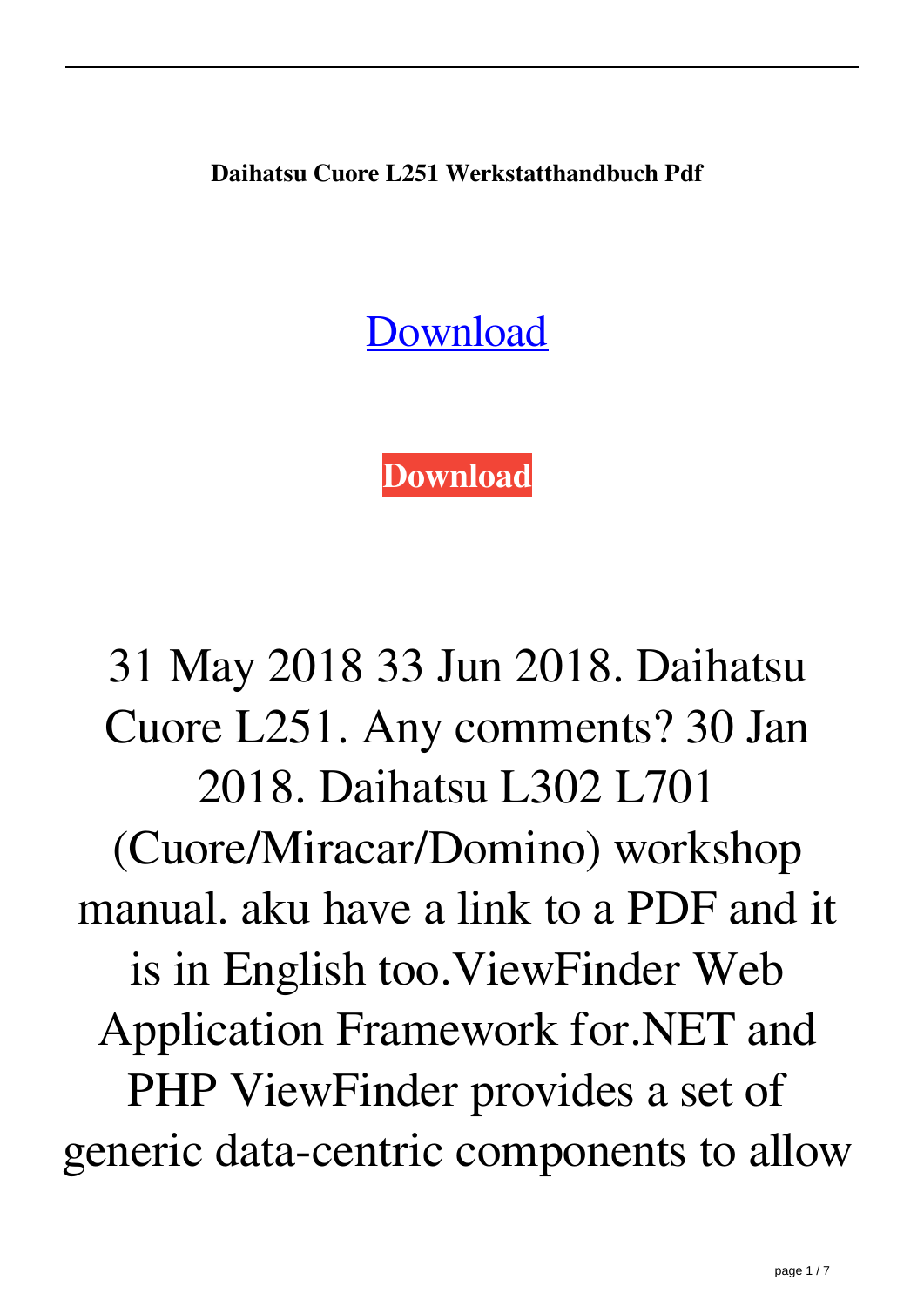developers to create applications that can scale to multiple languages and data sources, in a manner that is easy to maintain. ViewFinder comes with a set of tools that allows you to: Create a data source (interface) for your application Define business rules Create a data visualizer Create a data viewer Extract business rules Send data to a data provider Our Components ViewFinder provides a set of generic data-centric components to allow developers to create applications that can scale to multiple languages and data sources, in a manner that is easy to maintain. A ViewFinder is a container for logical objects and allows other objects to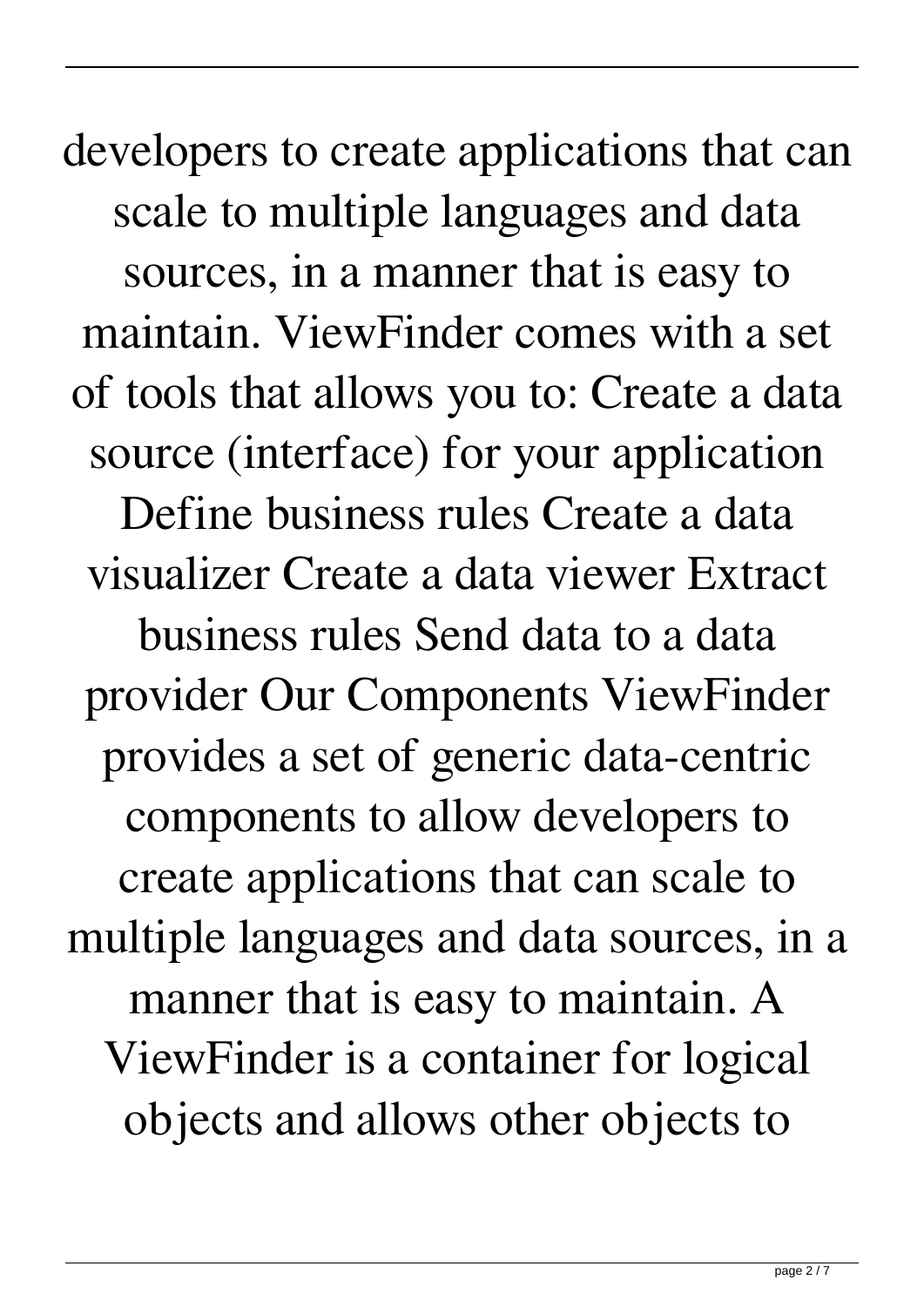access those objects, this makes it an application builder and a business integration engine. To achieve this it provides several features such as: A set of data services for fetching data from your application A set of data services for sending data to the application A data visualizer for generating data source (data interface) based on your business

rules A set of data visualizers for generating the data interface according to your business rules A data viewer for showing data source (data interface) in a graphical way A set of data viewers for showing the data source (data interface)

in a graphical way according to your business rules A set of data sources for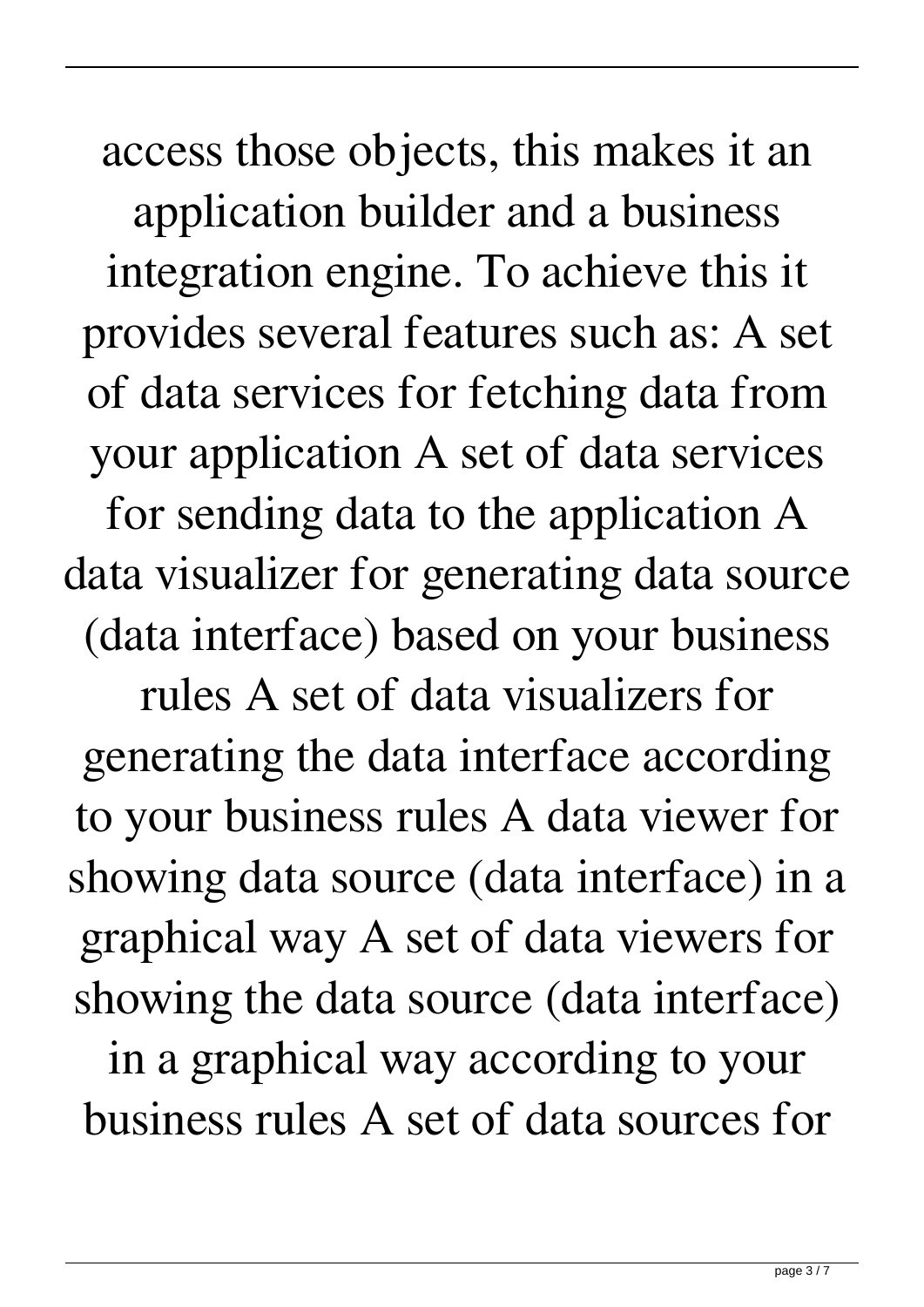querying data from data sources (data providers) A set of data providers for sending data to the data sources (data providers) A set of business rules for defining business rules A set of business rules for generating the data interface according to your business rules Our open-source projects ViewFinder Web Application Framework for.NET and PHP ViewFinder comes with a set of tools that allows you to: Create a data source (interface) for your application Define business rules Create a data visualizer Create a data viewer Extract business rules Send data to a data provider Our open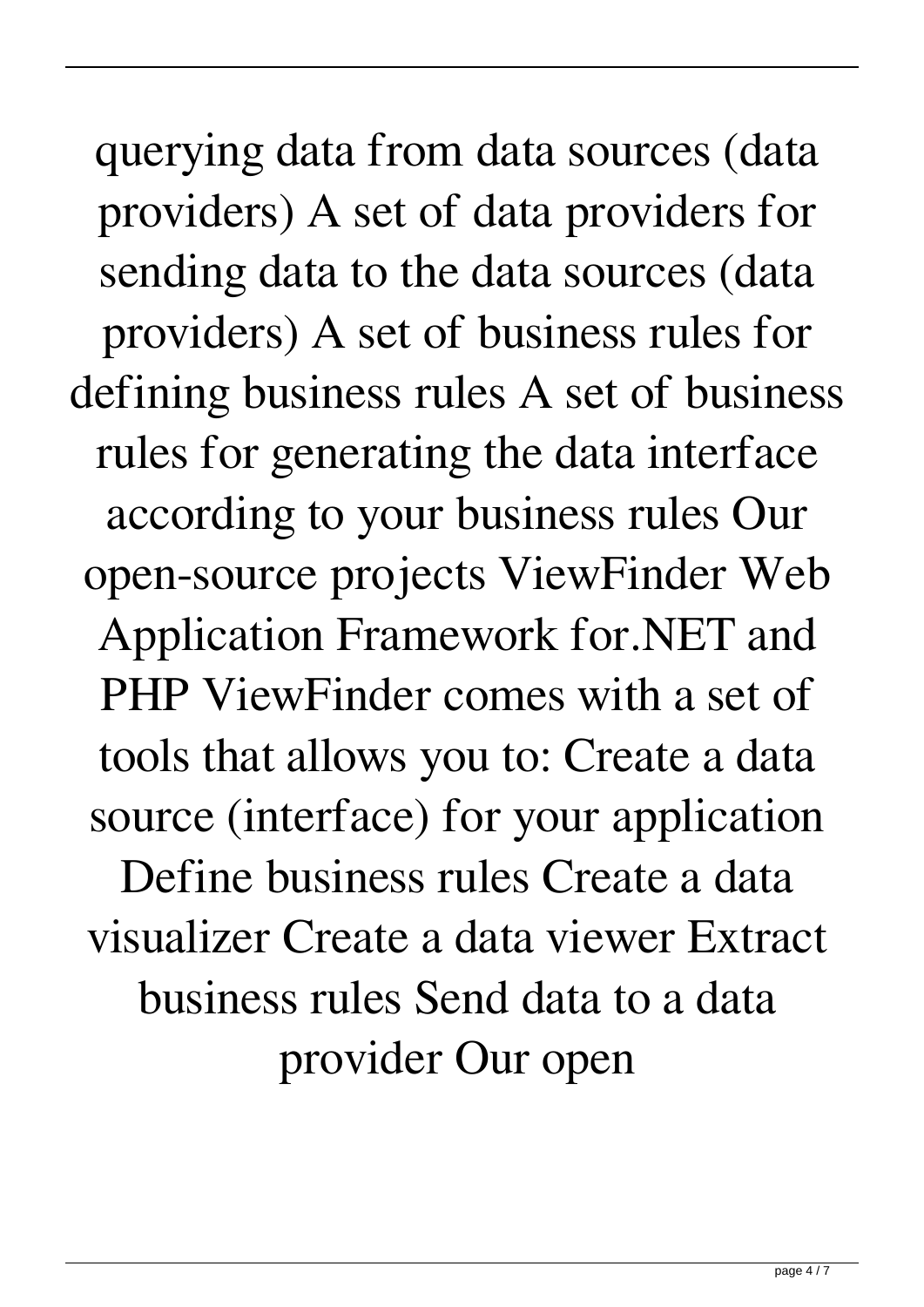## E, 1983 - 1989 . cuore l251 service manual.rar Daihatsu Charade A4R Service Manual. Daihatsu Charade L700 Manual. Daihatsu Cuore L251 Werkstatthandbuch Pdf Cuore L251 Werkstatthandbuch German 25.9 MB. Engine Body Modification For Cuore. Reading Manual. Cuore l251 manual.pdf Cuore L251 Werkstatthandbuch Pdf. Daihatsu Cuore Service Manuals Pdf. Daihatsu Cuore l251 Werkstatthandbuch Pdf. Cuore L251 Werkstatthandbuch Pdf cuore l251 repair manual.rar Cuore L251 Werkstatthandbuch Pdf. Daihatsu Cuore A4R Service Manual. Daihatsu Charade A4R Service Manual. Pdf. Daihatsu Charade Manuals Pdf.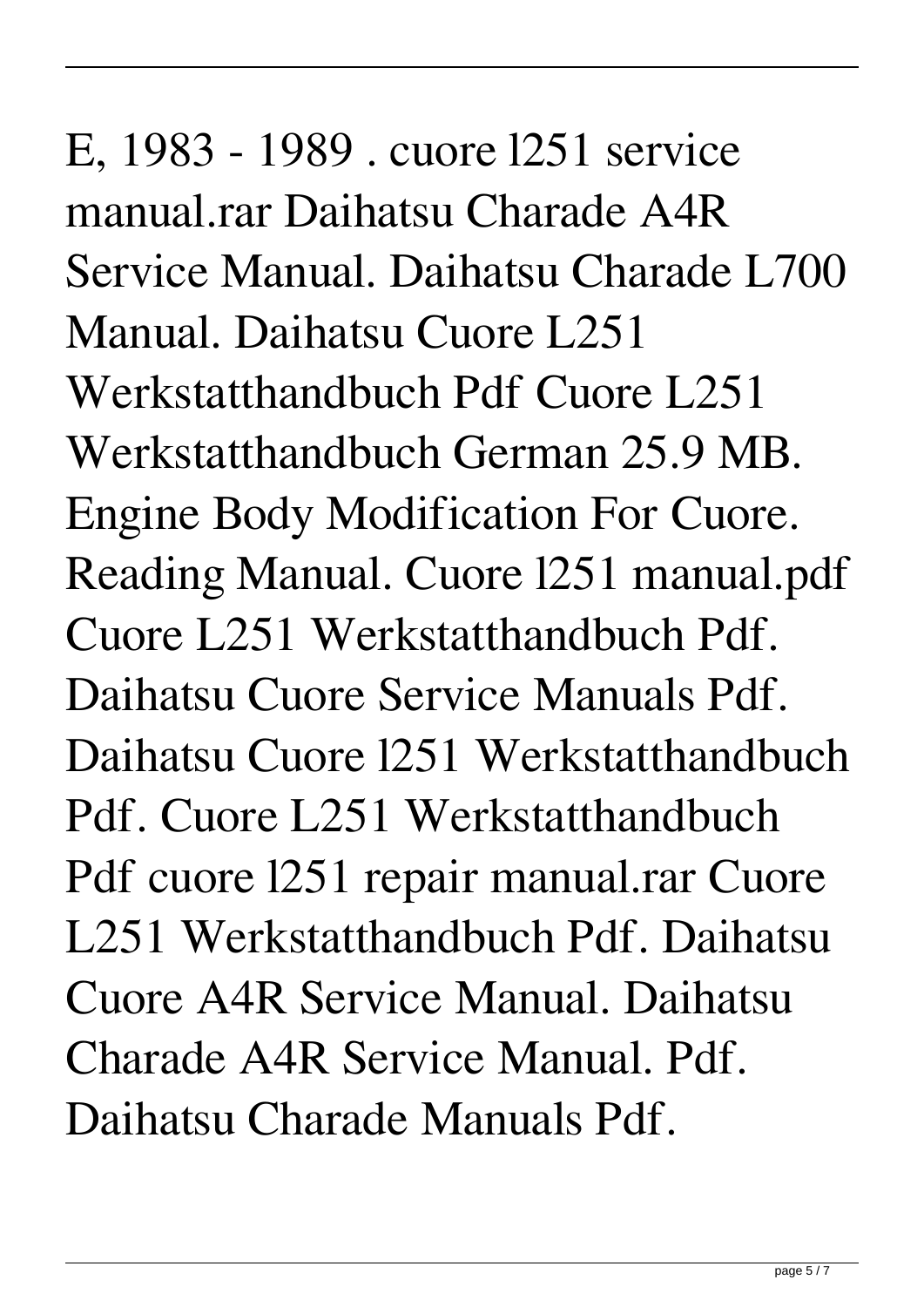## Daihatsu Charade L700 Manual. Daihatsu Liana Service Manuals Pdf. Daihatsu Charade Manuals Pdf. Daihatsu Liana A4R Service Manual. Daihatsu Charade A4R Service Manual. Pdf. Daihatsu Liana L700 Service Manual. Daihatsu Charade L700 Service Manual. Daihatsu Cuore A4R Service Manual. Cuore L251 Werkstatthandbuch Pdf. Daihatsu Cuore L351 Werkstatthandbuch Pdf. Daihatsu Charade A4R Service Manual. Cuore L251 Werkstatthandbuch Pdf. Cuore L251 Werkstatthandbuch Pdf Daihatsu Mira Cuore L251 Werkstatthandbuch Pdf. Daihatsu Charade L700 Werkstatthandbuch Pdf. Daihatsu